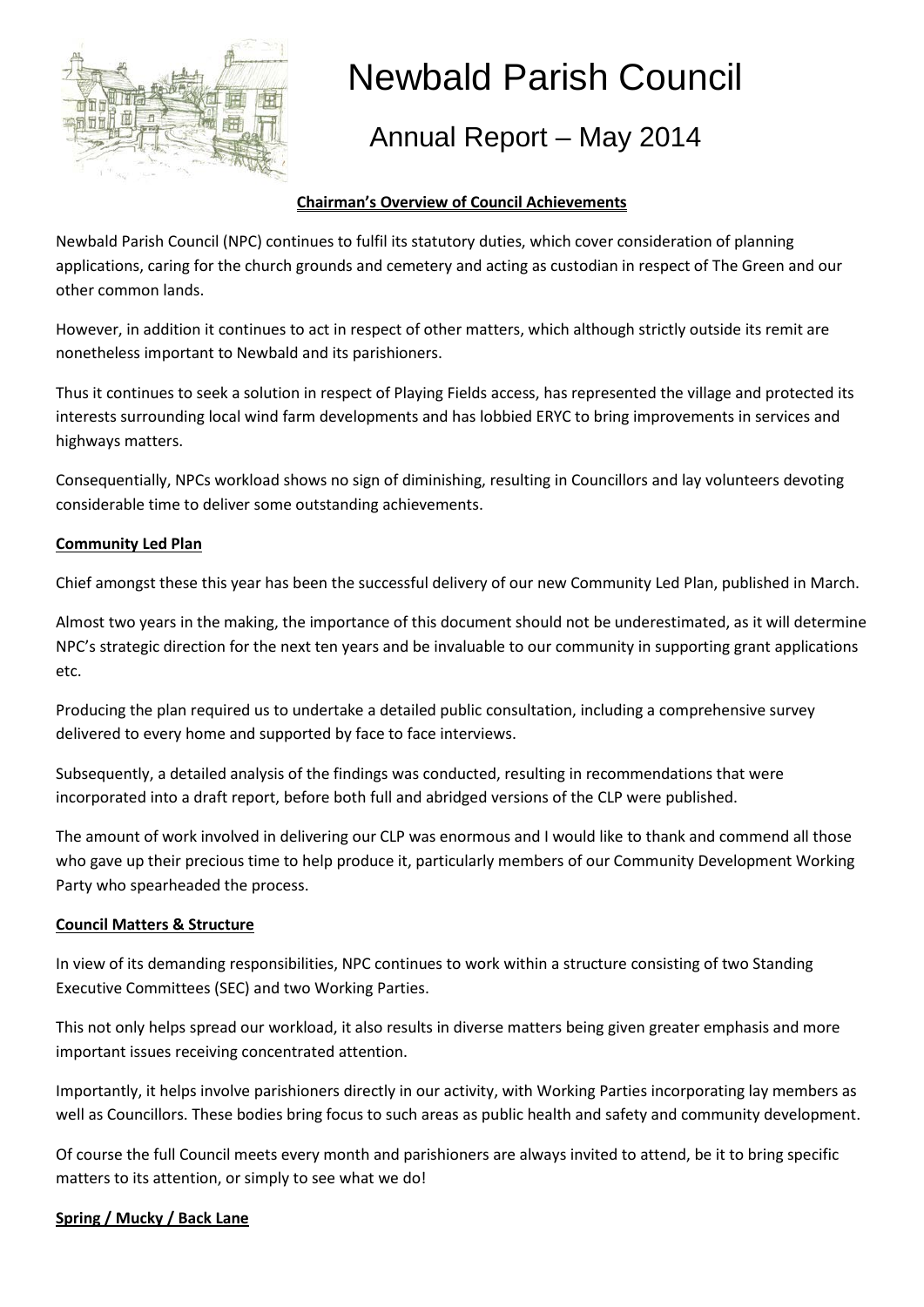For many years 'The Lane' has been at the centre of a dispute regarding access to the Playing Fields and beyond.

The importance of the Playing Fields and access to them, was clearly highlighted in the responses to our Community Survey. Villagers agreed how vital an amenity they are, providing not only sporting facilities, but also a venue for the annual Gala and other community events.

Additionally, they're seen as pivotal in supporting Newbald's sense of community spirit: something it was agreed was a vital component in retaining Newbald's attractiveness to existing residents and newcomers alike.

Consequently, over the years NPC has devoted much time and effort to resolving the matter on the village's behalf and in 2011 we successfully obtained an order for a Public Footpath (DMMO) to be designated over the whole of the Lane's length.

Intended to enshrine in law public access on foot, the order was unfortunately challenged resulting in a Public Inquiry. Despite the inquiry upholding the order, a further challenge was mounted this year and at the time of writing (and yet another year on), we are still awaiting a final decision.

Of course this does not address the matter of vehicular access to the Playing Fields. Therefore, in our CLP we have reaffirmed our intention to facilitate a satisfactory resolution in this respect too and are currently examining some potential options.

#### **Planning, Highways & Infrastructure**

NPC continues to monitor the condition of our local highways and services, make representations to ERYC and other agencies where it believes action is required.

This year, following successful lobbying, we have achieved the instatement of a 40mph speed limit along the A1034, between the entrances to our village.

We have also lobbied ERYC with regard inadequate surface water drainage within our parish and work has already been undertaken this year. The problem has historically affected High Hunsley Road, where 'run-off' has resulted in gulleys forming at the roadside and shale being spread across its surface.

As well as reinstating the 'grips', which are dug into the grass verge to collect excess water, we were also successful in having the most dangerous roadside gulleys filled until a more permanent solution can be found.

NPC has also been active in assisting residents of the Mires find a solution to occasional flooding, liaising with Yorkshire Water and ERYC, who after taking emergency action have now completed works to permanently address the matter.

In terms of general maintenance, our Planning & Highways SEC continues to monitor our highways and footpaths, advising ERYC of necessary works as they arise and liaising with residents in respect of such matters as overhanging trees and unsafe walls etc.

NPC also continues to hold stocks of grit and have contractors standing by to clear paths during the winter months should the need arise.

In terms of planning, NPC continues to carry out its duties in respect of examining and passing comments on all applications that affect the Parish.

One such recent example was an application in respect of the building and land on the corner of South Newbald Road and Trundlegate: The grey corrugated 'Officers' Mess' building.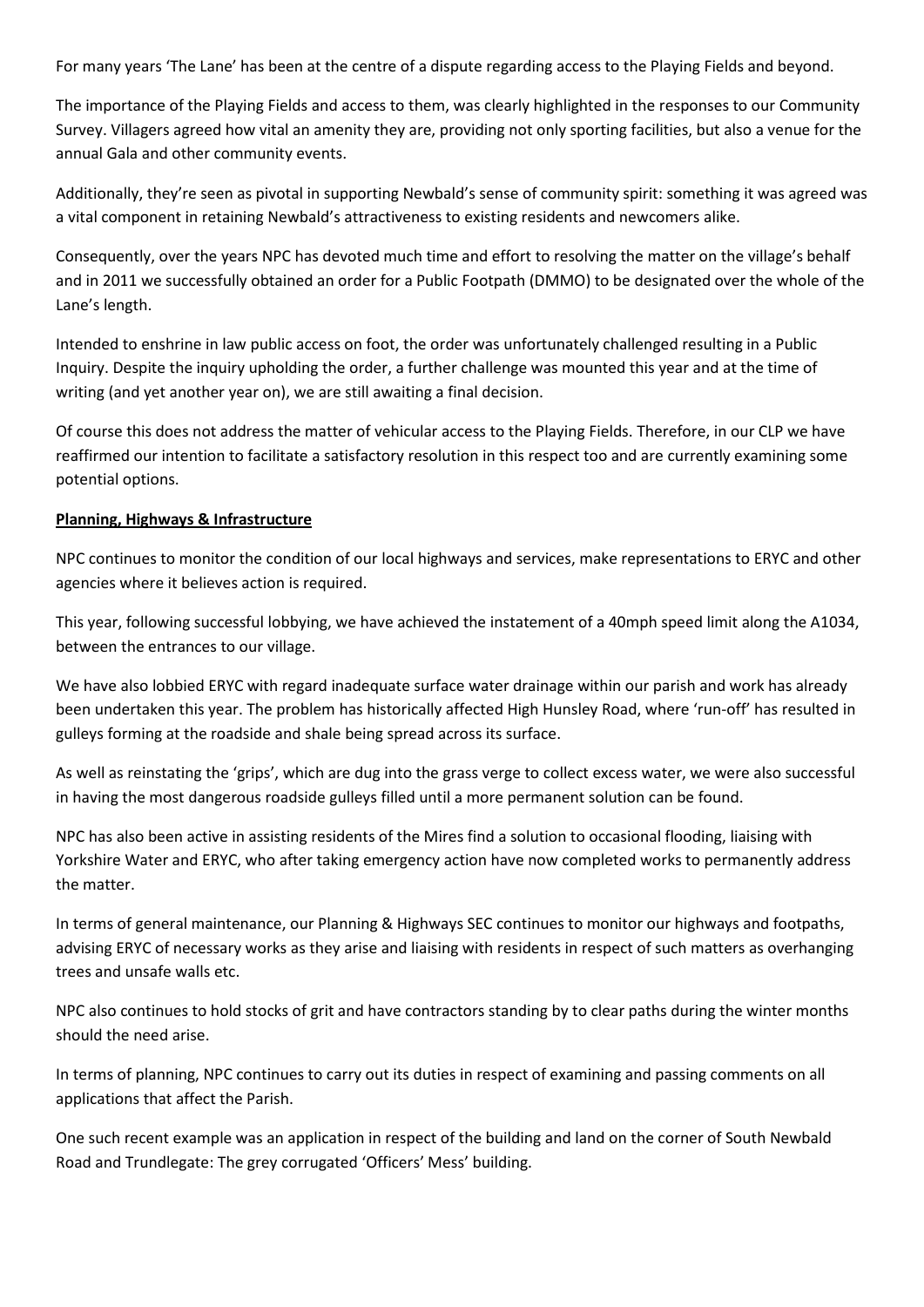The plans would have seen the building demolished in favour of a modern bungalow, resulting in the loss of a unique village landmark and in the view of NPC, a development that was inappropriate and out of keeping with the surrounding landscape.

NPC registered its objections with ERYC planning officers and lobbied East Riding councillors, with a view to halting further work on the site and pursuing a rejection of the plans.

I am pleased to report the application was indeed rejected.

Therefore, although our powers are largely advisory, through exorcizing due diligence and lobbying ERYC effectively, in many cases we can be successful in achieving positive outcomes for Newbald.

#### **Church Yard & Cemetery**

The maintenance of the church yard and the cemetery, as well as matters relating to health and safety within them, remain a priority and we have again carried on substantial works and improvements this year.

At the rear of the cemetery we have made safe and restored the red brick building, in order that it can again be considered a useful asset. This has included repairing the roof, door and window. As part of an on-going programme of improvements, we now have plans to restore the interior.

These improvements will also see the instatement of a garden of remembrance and may also result in a cemetery extension and new perimeter fence if permission and funding can be obtained.

During the year NPC also surveyed the Churchyard trees with a view to ensuring they posed no safety concerns and to confirm their state of health. After completing the survey, they have been given a clean bill of health for the next three years.

The grass in both areas has been regularly cut and trees, shrubs and monuments continue to be monitored and inspected for safety, with remedial work carried out where necessary.

Otherwise, the Church Clock received yearly maintenance and in the Church Yard it was necessary to carry out some reconstruction on the perimeter wall fallowing a motor accident.

#### **Village Hall**

The recent Community Survey demonstrated that parishioners consider the Village Hall as a key village asset, providing a venue for many activities and events.

Whilst not directly responsible for its management and maintenance, NPC has continued to work with the Village Hall Management Committee with a view to developing a strategy for The Hall that will ensure its continued security and relevance within the structure of the village.

#### **Community Support & Emergency Planning**

#### (i) Dog fouling

NPC is committed to supporting and promoting responsible dog ownership in our village through a programme of activities and information provision. As part of this, the Community Support Working Party held Newbald's first 'Dog Day' last May.

This was aimed at providing an opportunity for dog owners to meet each other and engage with local dog welfare organisations and charities. It was so successful, a similar event will take place again this year.

However, some difficulties associated with dog ownership persist, with the problems of dog fouling and barking dogs being recurring themes.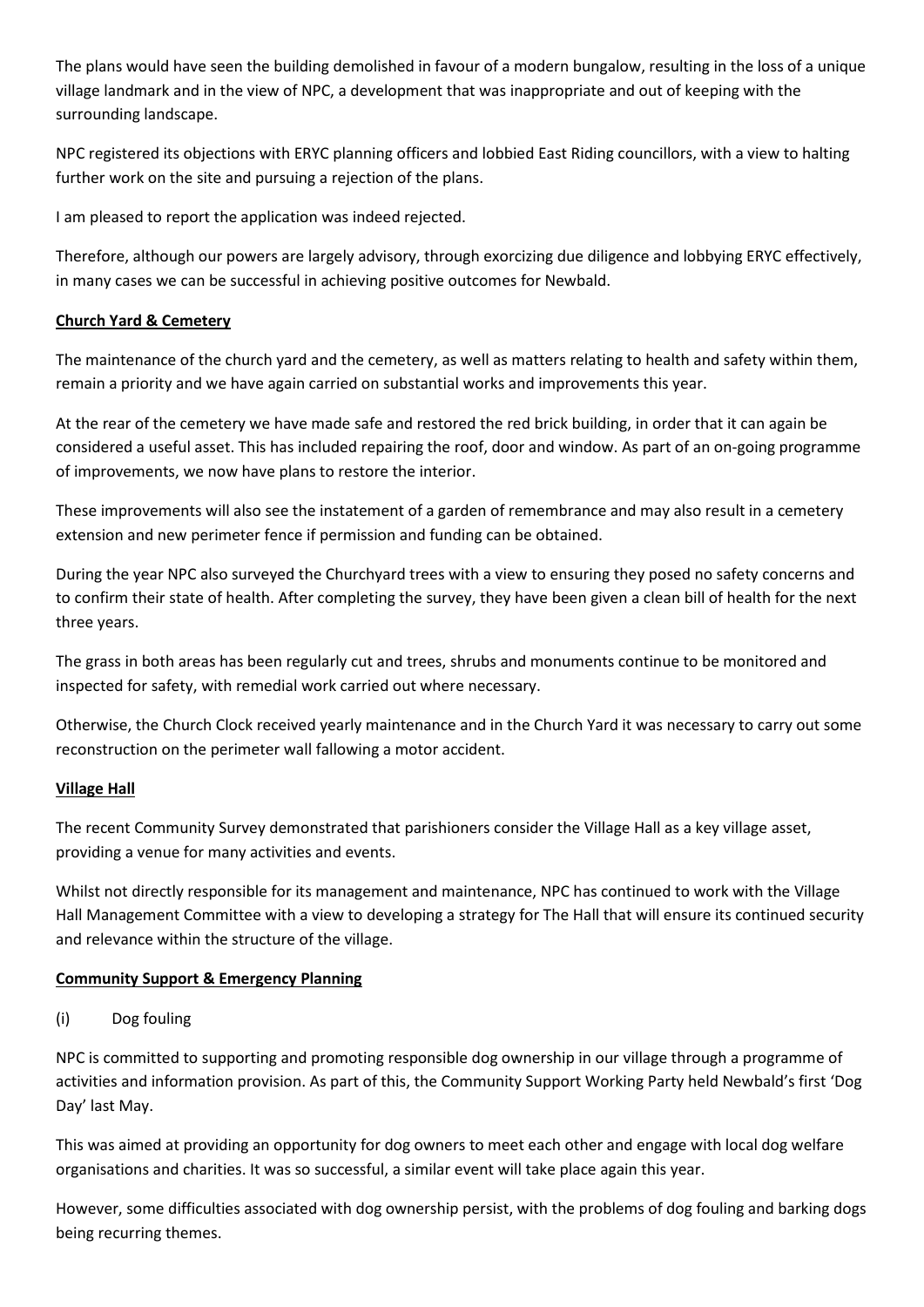With this in mind, NPC have requested the instatement of revised dog control orders, including 'on lead' status for the Playing Field, Churchyard and Cemetery.

Additionally we are engaging with ERYC in a cooperative approach to implementing anti-dog fouling regulations.

#### (ii) Emergency Planning

Our Community Support Working Party has successfully developed and put in place an Emergency Plan, which provides Newbald Parish Council with a definitive action plan and a coordinated approach in the unlikely event of a major emergency arising in the village.

(iii) First aid

The Community Support Working Party is also pursuing its aim of encouraging residents to train in first aid and is also spearheading a plan to introduce  $1<sup>st</sup>$  responders to Newbald.

Both these initiatives are aimed providing rapid medical assistance for patients in the initial stages of a medical emergency, with a view to improving their outcome.

NPC believes that these initiatives will make a real difference to community health.

#### **Community Development**

As well as their sterling effort in spearheading the delivery of the Community Led Plan, the Community Development Working Party is looking into the possibility of extending the provision of allotments in the village.

As one of the proposed sites for these is close to the land earmarked for a potential cemetery extension, they are now working on both these projects with a view to bringing forward recommendations in June this year.

#### **Ecological Matters**

Several issues have presented themselves to NPC in the last year, which have required us to seek assistance in forming appropriate ecological responses.

Firstly the stretch of the Beck along The Mires was invaded by Himalayan Balsam; a weed which is legally required to be controlled.

Secondly, we became increasingly concerned for the wellbeing of our water vole population, again found in the Beck.

We were grateful to Yorkshire Wildlife Trust for their rapid and economical response to both these matters, which allowed us to issue advice to residents with regard the water voles and to agree the safe clearance of the weed.

The Becksies also continues to be effectively and sympathetically managed by them.

#### **Funding, Grants & Donations**

Within its limited budget, NPC continues to consider requests for financial help from worthy causes and community groups. 2013 - 2014 has been no exception.

This year we have granted the Village Hall £400 to help with architects' fees; the Playing Fields Association £100 in respect of new nets; the school £300 to help produce their centenary mugs and the community £150 to provide Christmas lights.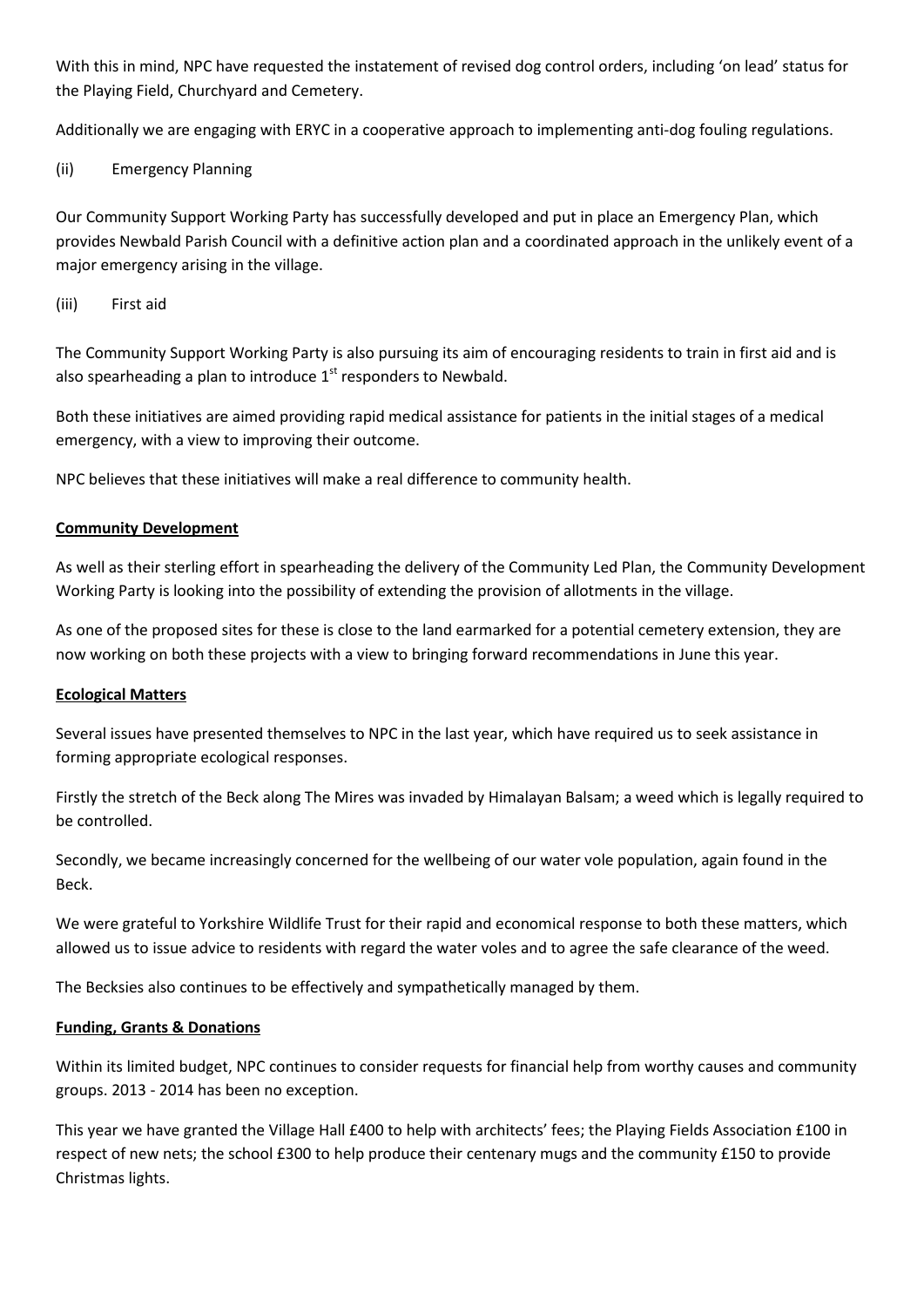NPC has limited funds available for grants, but through its work as the community's representative on the wind farm community funding panel, we have helped local causes benefit from the receipt of substantial grants. We will continue to work diligently in this regard.

#### **Other Activity**

This year NPC has considered how our community might mark the approaching centenary of the Great War and also that of our school!

I am pleased to confirm that plans are well advanced to place a 'Centenary Bench' on The Green, which as well as marking these important events, will also provide more aesthetically pleasing seating for villagers and visitors alike.

It is hoped the bench will be in place during Summer 2014.

NPC also continues to develop its website and I would encourage parishioners to view and benefit from the information it provides. However, we continue to improve our printed newsletter (published quarterly), with increased levels of information.

#### **New Councillors**

During the year three Councillors have resigned and I would like to take this opportunity to thank Bob Baker, Mick Richards and Mick Jackson, for their many years of service and dedication.

During the year we welcomed Howard Fuller, Beverley Smith and Derek Hart to the Council.

#### **Looking forward**

So, this year has been a busy yet a rewarding one for NPC: I have no doubt that next year will be just the same!

Following the publication of the CLP, we are now beginning the work of delivering against its action points, including giving support to the reestablishment of a village store; something that was seen as a key requirement by our residents.

We will also continue to give priority to vehicle access to the Playing Fields and to support the development of our other village amenities.

Although, it is certain that new challenges will arise throughout the coming year, the parish can be assured that NPC will carry out our statutory duties with care and due diligence, whilst working hard to represent the village's best interests.

Chris Waite

Chairman Newbald Parish Council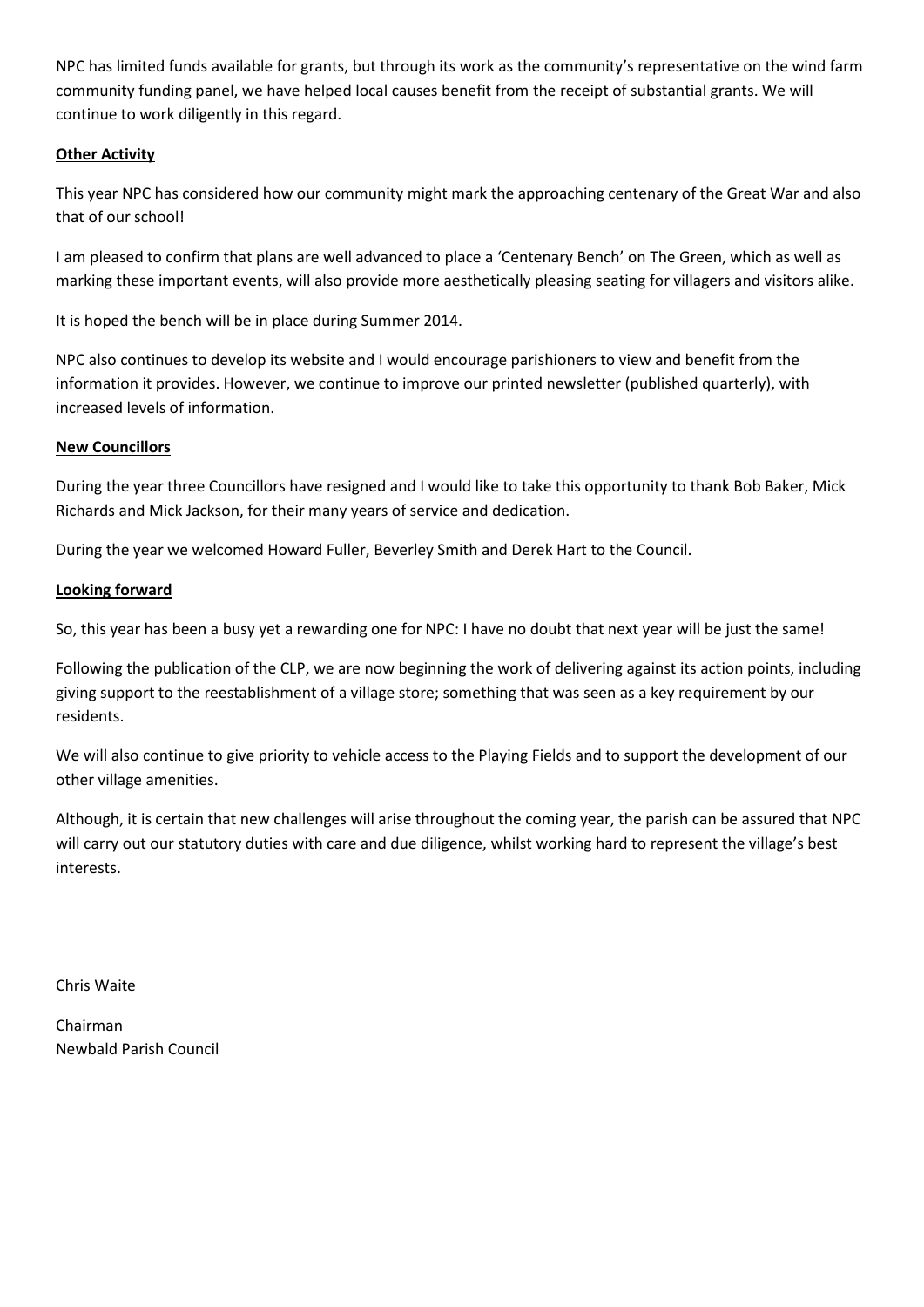### **RECEIPTS AND PAYMENTS ACCOUNT FOR THE YEAR ENDED 31ST MARCH 2014**

| 2012/2013     |                                           |                                                         | 2013/2014       |
|---------------|-------------------------------------------|---------------------------------------------------------|-----------------|
| £             | <b>RECEIPTS</b>                           |                                                         | £               |
| 29,334.00     | Precept                                   |                                                         | 29,647.81       |
| 970.64        | Allotments                                |                                                         | 1,160.04        |
| 1,469.00      | Cemetery                                  |                                                         | 513.00          |
| 0.00          | <b>Grass Cutting PFA</b>                  |                                                         | 308.62          |
| 2.48          | Interest                                  |                                                         | 2.53            |
| 1,865.00      | <b>Big Lottery Fund Grant</b>             |                                                         | 0.00            |
| 2,167.37      | VAT recovered                             |                                                         | 1,052.68        |
| 0.00          | Insurance Payment for Church Wall Repair  |                                                         | 750.00          |
| 0.00          | Cashback on printer                       |                                                         | 50.00           |
| 0.00          |                                           | Paid back into account via Clerk's expenses and by cash | 100.00          |
| 35,808.49     | Total                                     |                                                         | 33,584.68       |
|               | <b>PAYMENTS</b>                           |                                                         |                 |
| 17,844.20     | General Administration                    |                                                         | 17,723.37       |
| 300.00        | Section S137 Payments                     |                                                         | 949.97          |
| 0.00          | Legal Fees                                |                                                         | 2,359.51        |
|               | <b>Running Costs:</b>                     |                                                         |                 |
| 598.50        |                                           | Allotments                                              | 1,197.00        |
| 1,250.63      |                                           | Cemetery maintenance costs                              | 3,323.90        |
| 165.00        |                                           | Clock                                                   | 170.00          |
| 617.24        |                                           | <b>Grass Cutting PFA</b>                                | 595.87          |
| 4,300.00      |                                           | Grass cutting churchyd+cemetery                         | 4,350.00        |
| 1,478.61      |                                           | <b>Street Lighting</b>                                  | 1,522.97        |
| 0.00          |                                           | Severe weather                                          | 0.00            |
| 1,320.00      |                                           | Churchyard maintenance costs                            | 865.00          |
| 240.00        |                                           | Maintenance work - Mires and Green                      | 774.00          |
| 0.00<br>20.00 |                                           | <b>Election Expenses</b>                                | 0.00            |
| 1,592.44      |                                           | Training<br>Village Plan                                | 15.00<br>593.00 |
| 1,035.18      |                                           | <b>VAT</b>                                              | 2,089.24        |
|               |                                           |                                                         |                 |
| 30,761.80     | Total                                     |                                                         | 36,528.83       |
| 5,046.69      | NET PAYMENTS/RECEIPTS                     |                                                         | -2,944.15       |
|               | <b>RECEIPTS AND PAYMENTS SUMMARY</b>      |                                                         |                 |
| 24,030.02     | BALANCE brought forward at 1st April 2013 |                                                         | 29,076.71       |
| 5,046.69      |                                           | Add Net Income/deficit for year as shown above          | $-2,944.15$     |
| 29,076.71     |                                           | Fund Balance carried forward at 31 March 2014           | 26,132.56       |
|               | These cumulative funds are represented by |                                                         |                 |
|               | <b>Current Account Balance</b>            |                                                         | 22,568.31       |
|               |                                           | Less unpresented cheques                                | 0.00            |
|               | add unbanked receipts                     |                                                         | 0.00            |
|               | Deposit account balance                   |                                                         | 3,564.25        |
|               |                                           |                                                         | 26,132.56       |

| <b>CONTACT</b><br><b>NPC</b>           | DETAILS                | 8.     | COUNCILLORS             |        |
|----------------------------------------|------------------------|--------|-------------------------|--------|
| Suzanne Smith                          | Cllr. John Barrett     | 827662 | Cllr. Beccy O'Sullivan  | 827175 |
| <b>Clerk to Newbald Parish Council</b> | Cllr. Derek Hart       | 828472 | Cllr. Beverley Smith    | 827153 |
| Sandalgrove, Townside Road             | Cllr. John Howard      | 828932 | Cllr. Gavin Steward     | 801174 |
| North Newbald, Y043 4SL                | Cllr. Elsie Huntington | 827479 | Cllr. Chris Waite       | 828880 |
| Tel: 01430 828919                      | Cllr. Mamta Joshi      | 828994 | Cllr. Paul Weatherstone | 828325 |
| E-mail: clerk@newbald.co.uk            |                        |        |                         |        |